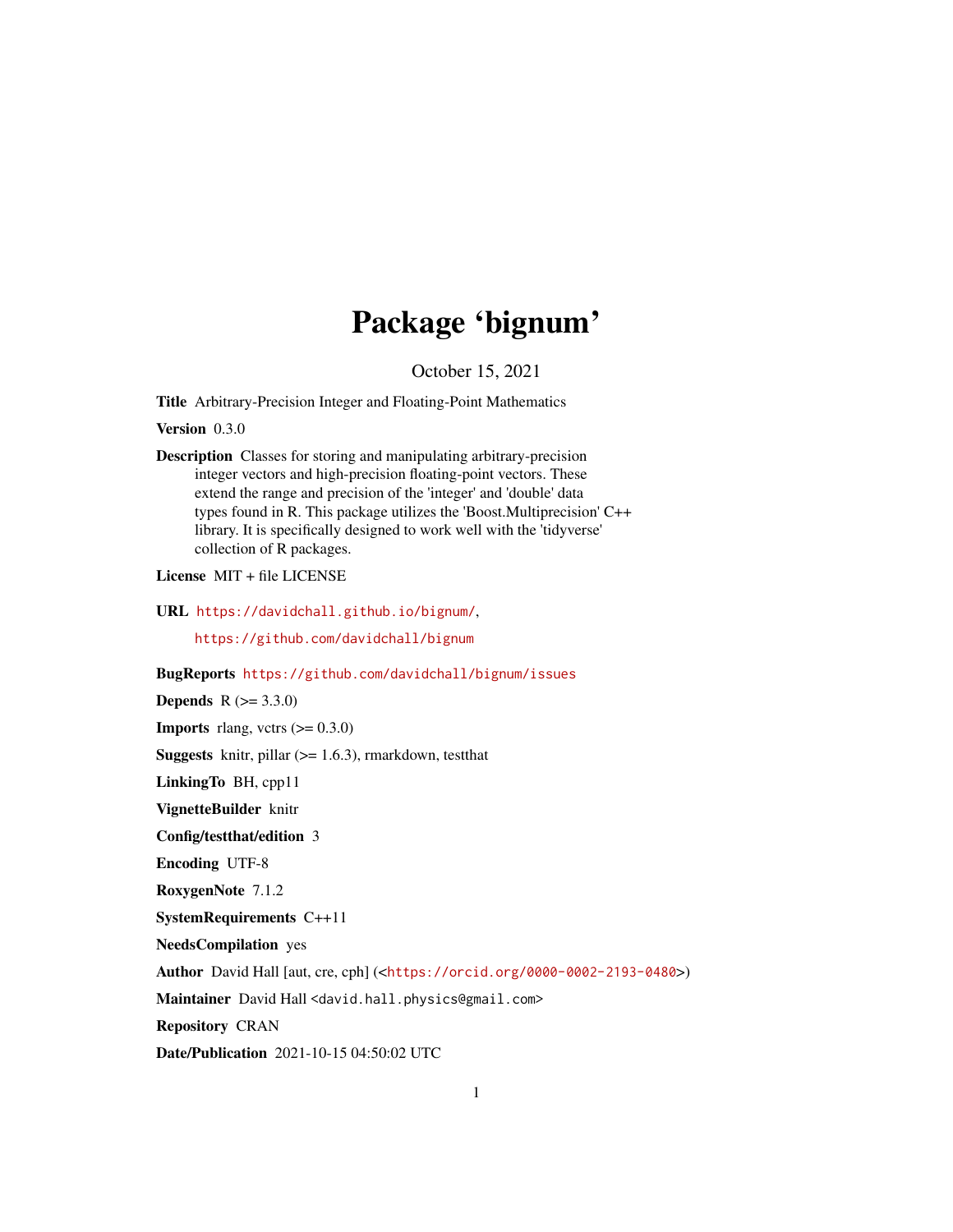### <span id="page-1-0"></span>R topics documented:

|       | bignum-compare $\ldots \ldots \ldots \ldots \ldots \ldots \ldots \ldots \ldots \ldots \ldots \ldots \ldots 5$ |
|-------|---------------------------------------------------------------------------------------------------------------|
|       |                                                                                                               |
|       |                                                                                                               |
|       |                                                                                                               |
|       |                                                                                                               |
|       |                                                                                                               |
| Index | 12                                                                                                            |
|       |                                                                                                               |

<span id="page-1-1"></span>bigfloat *High-Precision Numeric Vectors*

#### Description

bigfloat() and as\_bigfloat() construct a vector designed to store numbers with 50 decimal digits of precision.

is\_bigfloat() checks if an object is of class bignum\_bigfloat.

#### Usage

 $bigfloat(x = character())$ 

as\_bigfloat(x)

is\_bigfloat(x)

#### Arguments

x Object to be coerced or tested.

#### Value

An S3 vector of class bignum\_bigfloat.

#### See Also

[NA\\_bigfloat\\_](#page-4-1) to represent missing values.

[format\(\)](#page-5-1) for pretty printing.

vignette("operations") for supported operations.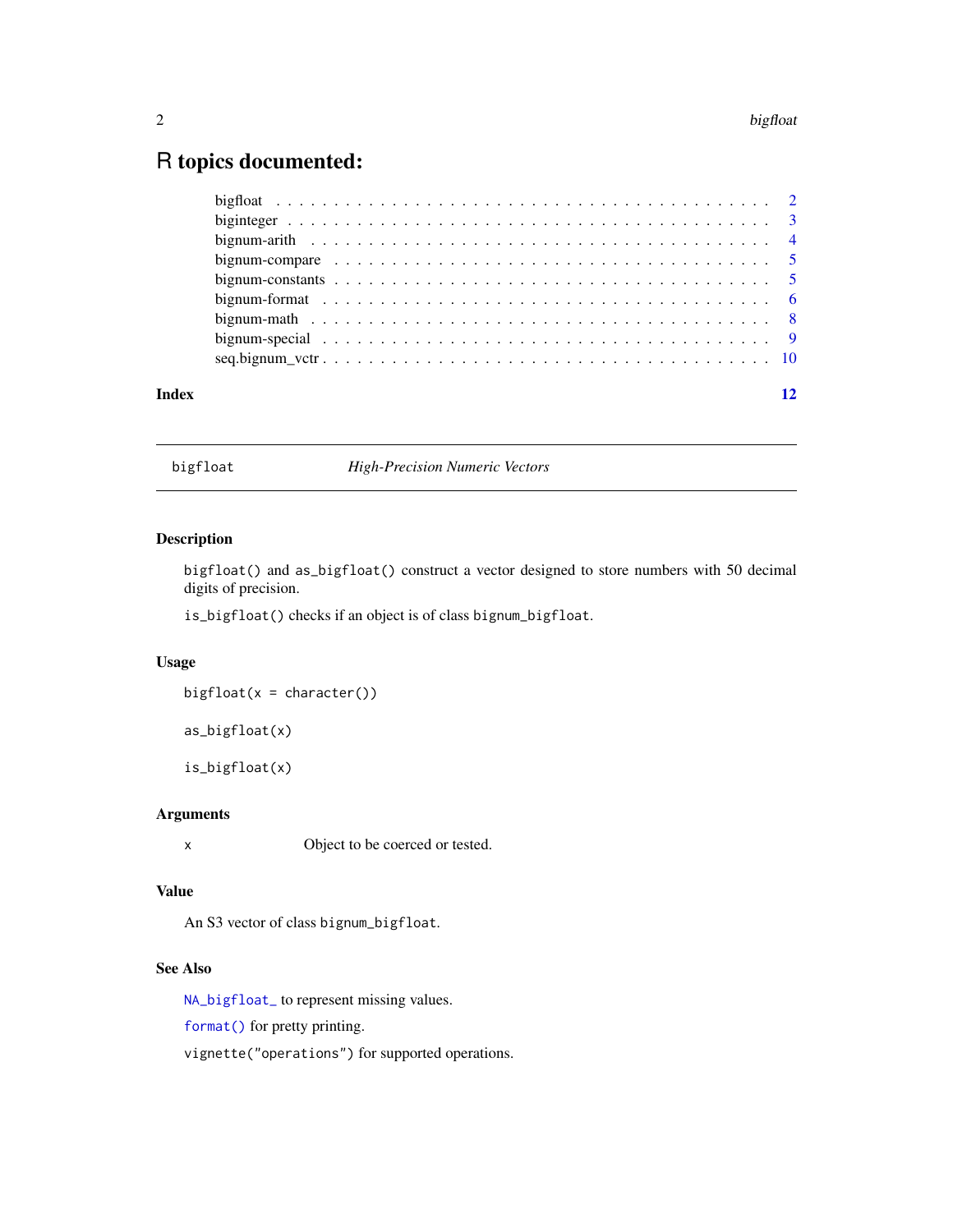#### <span id="page-2-0"></span>biginteger 3

#### Examples

```
# default options limit displayed precision
bigfloat(1) / 3
# display full precision
format(bigfloat(1) / 3, sigfig = 50, notation = "dec")
```
<span id="page-2-1"></span>biginteger *Arbitrary-Precision Integer Vectors*

#### Description

biginteger() and as\_biginteger() construct a vector designed to store *any* integer.

is\_biginteger() checks if an object is of class bignum\_biginteger.

#### Usage

biginteger( $x =$ character())

as\_biginteger(x)

is\_biginteger(x)

#### Arguments

x Object to be coerced or tested.

#### Value

An S3 vector of class bignum\_biginteger.

#### See Also

[NA\\_biginteger\\_](#page-4-1) to represent missing values.

[format\(\)](#page-5-1) for pretty printing.

vignette("operations") for supported operations.

```
# default options limit displayed precision
biginteger(2)^50L
# display full precision
format(biginteger(2)^50L, notation = "dec")
# lossy casts raise a warning
biginteger(c(2, 2.5, 3))
```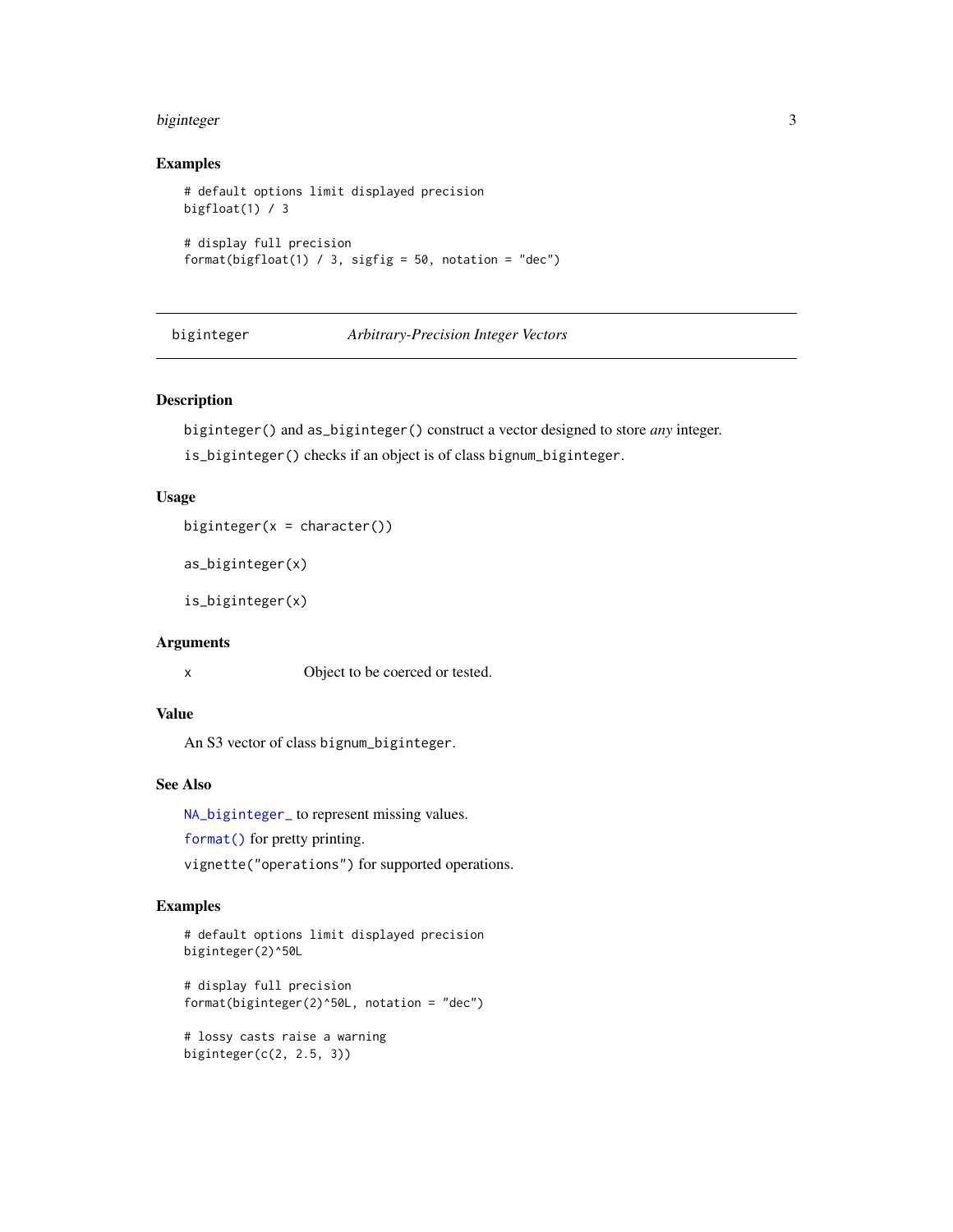```
# suppress warnings if they are expected
suppressWarnings(biginteger(c(2, 2.5, 3)))
# unsigned integers can be specified as hexadecimal
```

```
biginteger("0xffffffff")
```
<span id="page-3-1"></span>bignum-arith *Arithmetic operations*

#### Description

[biginteger](#page-2-1) and [bigfloat](#page-1-1) vectors support the standard arithmetic operations. The base R documentation can be found at [Arithmetic.](#page-0-0)

#### Value

These arithmetic operations are type-stable, which means the output type depends only on the input types (not the input values). A biginteger vector is returned when the result must be an integer (e.g., addition of two integers). Otherwise a bigfloat vector is returned.

The following table summarizes the return type for each combination, where "integer-like" refers to integer and biginteger vectors and "float-like" refers to double and bigfloat vectors.

| Input 1      | Operator             | Input 2      |               | <b>Result</b> |
|--------------|----------------------|--------------|---------------|---------------|
| Integer-like | $+, -, *, \land, \%$ | Integer-like | $\rightarrow$ | biginteger    |
| Integer-like | $+, -, *, \land, \%$ | Float-like   |               | -> bigfloat   |
| Float-like   | $+, -, *, \land, \%$ | Integer-like |               | -> bigfloat   |
| Float-like   | $+, -, *, \land, \%$ | Float-like   |               | -> bigfloat   |
| Any          |                      | Any          |               | -> bigfloat   |
| Any          | $\%$  %              | Any          |               | -> biginteger |

#### See Also

Other bignum operations: [bignum-compare](#page-4-2), [bignum-math](#page-7-1), [bignum-special](#page-8-1)

```
x <- biginteger(5)
y <- bigfloat(2)
+{\mathsf x}-xx + yx - yx * y
x / y
x^y
```
<span id="page-3-0"></span>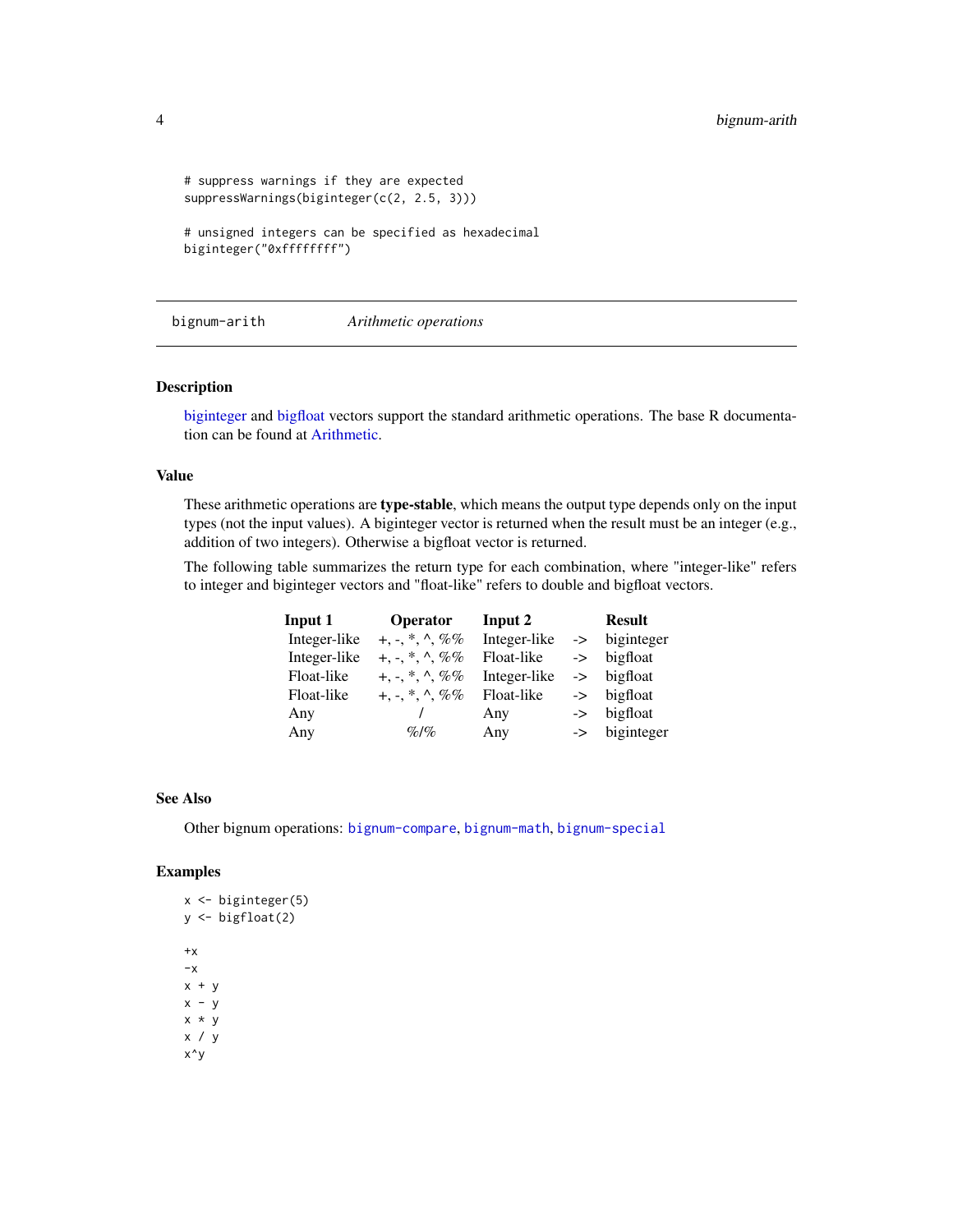#### <span id="page-4-0"></span>bignum-compare 5

x %% y x %/% y

<span id="page-4-2"></span>bignum-compare *Comparison operations*

#### Description

[biginteger](#page-2-1) and [bigfloat](#page-1-1) vectors support the standard comparison operations. The base R documentation can be found at [Comparison.](#page-0-0)

#### Value

A logical vector.

#### See Also

Other bignum operations: [bignum-arith](#page-3-1), [bignum-math](#page-7-1), [bignum-special](#page-8-1)

#### Examples

x <- biginteger(5) y <- bigfloat(2)  $x < y$  $x > y$  $x \leq y$  $x \ge y$  $x == y$  $x$  ! =  $y$ 

bignum-constants *Constants*

#### <span id="page-4-1"></span>Description

NA\_biginteger\_ and NA\_bigfloat\_ support missing values.

bigpi is a higher precision version of [pi](#page-0-0).

#### Usage

NA\_biginteger\_

NA\_bigfloat\_

bigpi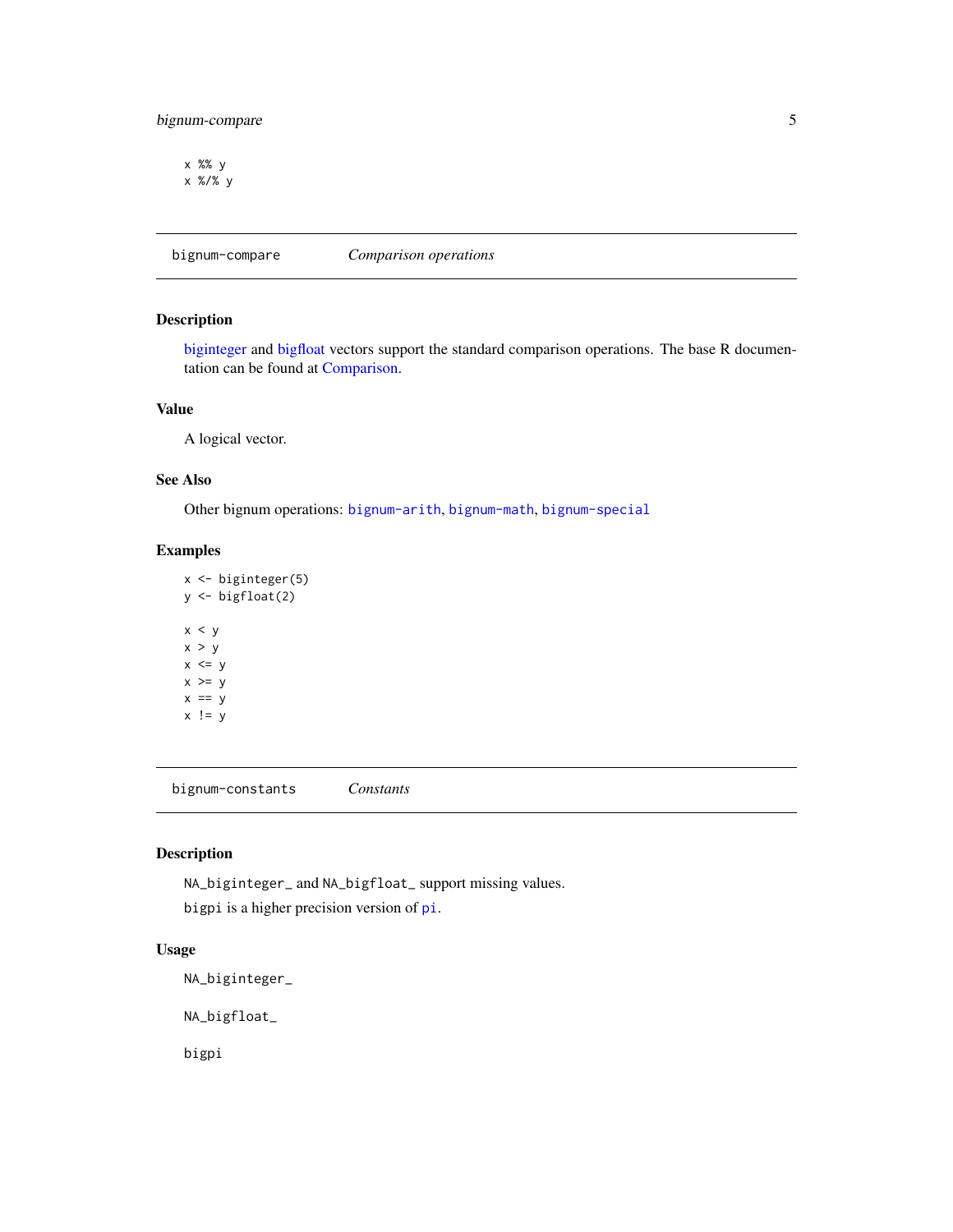<span id="page-5-0"></span>A [biginteger](#page-2-1) or [bigfloat](#page-1-1) vector of length 1.

#### See Also

[NA](#page-0-0) and [pi](#page-0-0) are the base constants.

#### Examples

NA\_biginteger\_ NA\_bigfloat\_

# default options limit displayed precision bigpi

# display full precision format(bigpi, sigfig = 50, notation = "dec")

bignum-format *Format a bignum vector*

#### <span id="page-5-1"></span>Description

Customize how a [biginteger](#page-2-1) or [bigfloat](#page-1-1) vector is displayed. The precision can be controlled with a number of significant figures, or with a maximum or fixed number of digits after the decimal point. You can also choose between decimal, scientific and hexadecimal notations.

The default formatting applied when printing depends on the type of object:

- standalone vector: consults "bignum.sigfig" and "bignum.max\_dec\_width"
- tibble column: consults "pillar.sigfig" and "pillar.max\_dec\_width"

#### Usage

```
## S3 method for class 'bignum_biginteger'
format(
 x,
  ...,
  sigfig = NULL,
 digits = NULL,notation = c("fit", "dec", "sci", "hex")
)
## S3 method for class 'bignum_bigfloat'
format(x, ..., sigfig = NULL, digits = NULL, notation = c("fit", "dec", "sci"))
```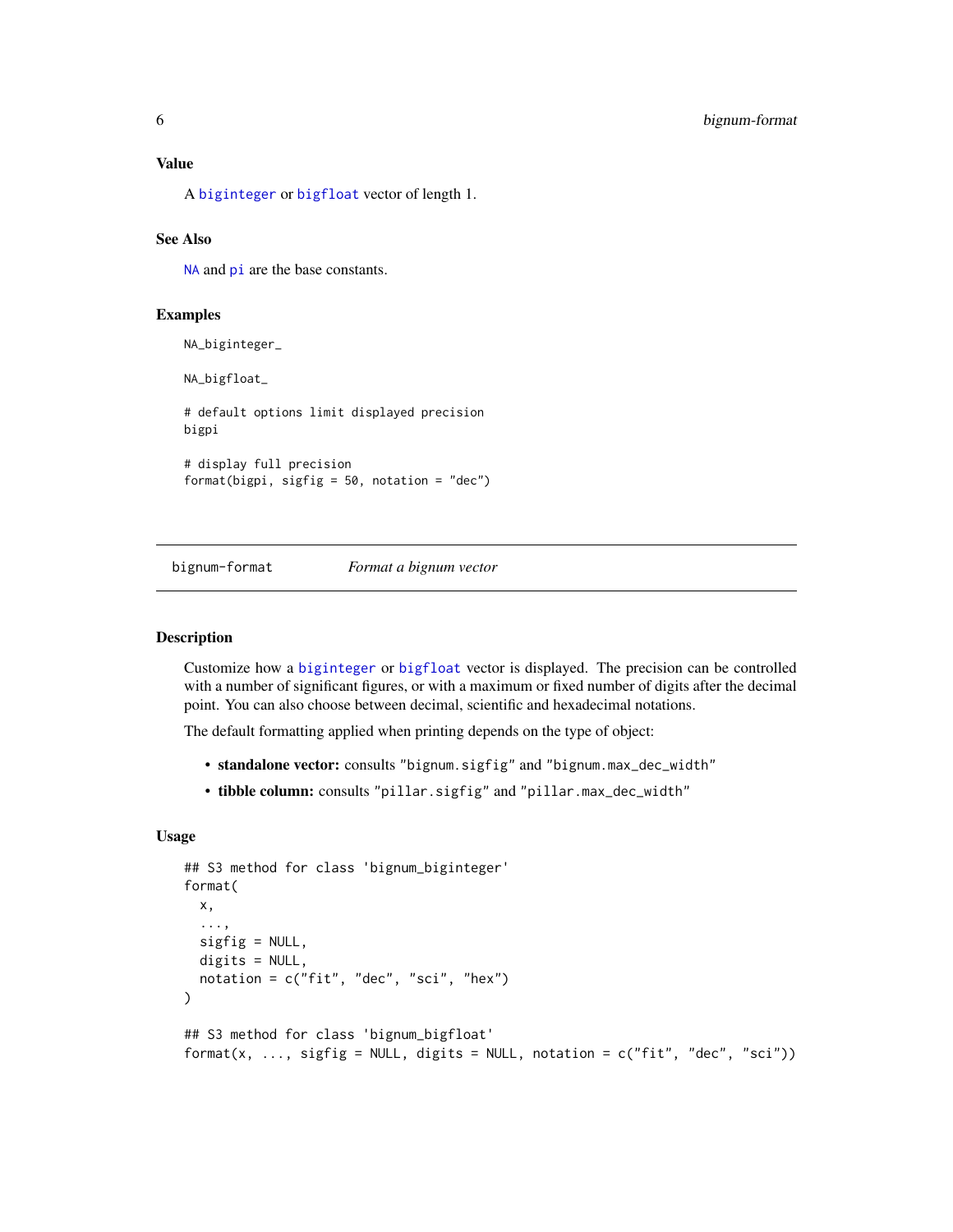#### bignum-format 7

#### Arguments

| $\mathsf{x}$ | A biginteger or bigfloat vector.                                                                                                                                                                                                                                                              |
|--------------|-----------------------------------------------------------------------------------------------------------------------------------------------------------------------------------------------------------------------------------------------------------------------------------------------|
| $\cdots$     | These dots are for future extensions and must be empty.                                                                                                                                                                                                                                       |
| sigfig       | Number of significant figures to show. Must be positive. Cannot be combined<br>with digits.                                                                                                                                                                                                   |
|              | If both sigfig and digits are unspecified, then consults the "bignum. sigfig"<br>option (default: 7).                                                                                                                                                                                         |
| digits       | Number of digits to show after the decimal point. Positive values indicate the<br>exact number of digits to show. Negative values indicate the maximum number<br>of digits to show (terminal zeros are hidden if there are no subsequent non-zero<br>digits). Cannot be combined with sigfig. |
| notation     | How should the vector be displayed? Choices:                                                                                                                                                                                                                                                  |
|              | • "fit": Use decimal notation if it fits, otherwise use scientific notation.<br>Consults the "bignum.max_dec_width" option (default: 13).                                                                                                                                                     |
|              | • "dec": Use decimal notation, regardless of width.                                                                                                                                                                                                                                           |
|              | • "sci": Use scientific notation.                                                                                                                                                                                                                                                             |
|              | • "hex": Use hexadecimal notation (positive biginteger only).                                                                                                                                                                                                                                 |

#### Value

Character vector

```
# default uses decimal notation
format(bigfloat(1e12))
# until it becomes too wide, then it uses scientific notation
format(bigfloat(1e13))
# hexadecimal notation is supported for positive integers
format(biginteger(255), notation = "hex")
# significant figures
format(bigfloat(12.5), sigfig = 2)
# fixed digits after decimal point
format(bigfloat(12.5), digits = 2)
# maximum digits after decimal point
format(bigfloat(12.5), digits = -2)
```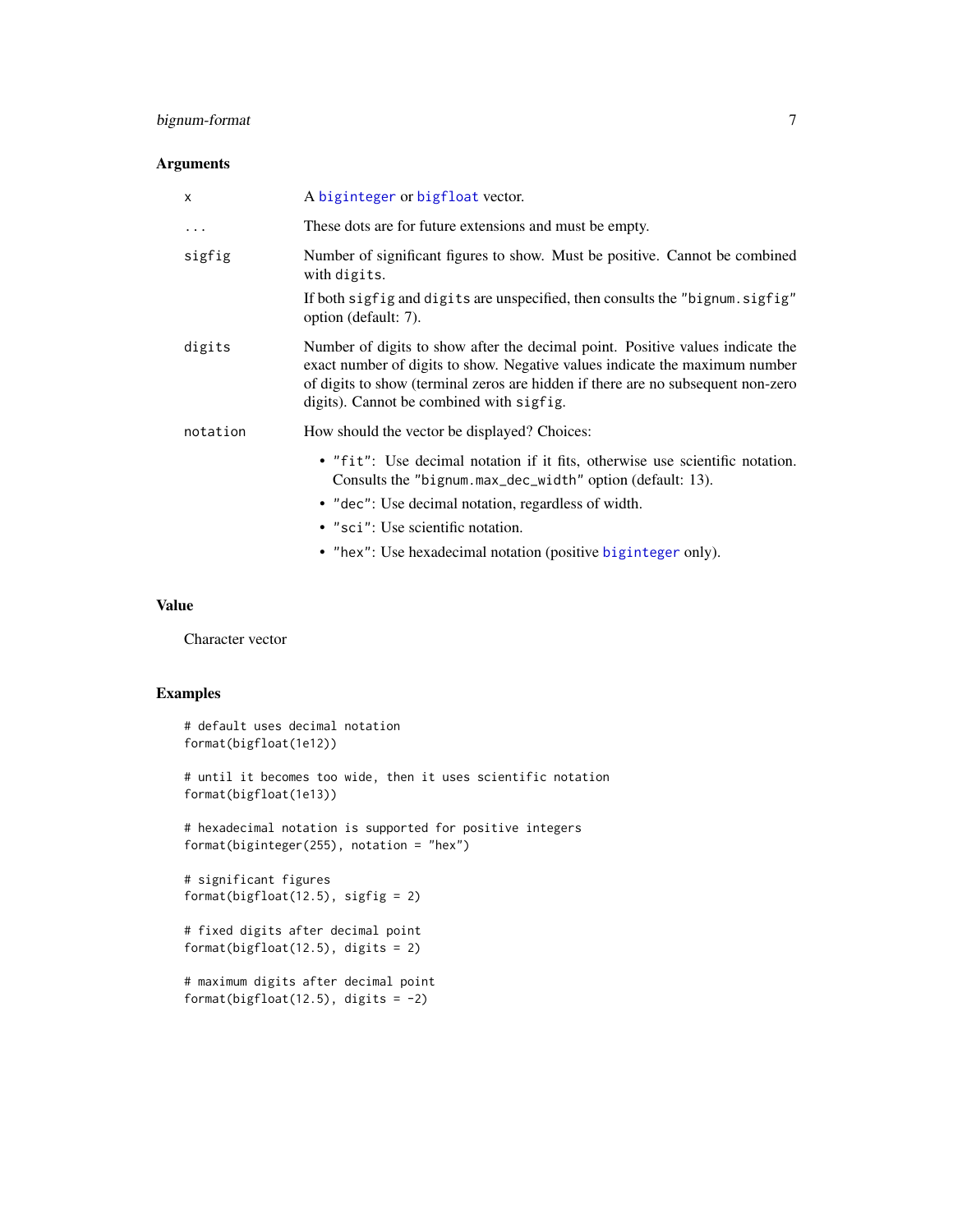<span id="page-7-1"></span><span id="page-7-0"></span>

#### Description

[biginteger](#page-2-1) and [bigfloat](#page-1-1) vectors support many of the standard mathematical operations. The base R documentation can be found by searching for the individual functions (e.g. [mean\(\)](#page-0-0)).

#### Value

The returned value depends on the individual function. We recommend reading the base R documentation for a specific function to understand the expected result.

#### See Also

Other bignum operations: [bignum-arith](#page-3-1), [bignum-compare](#page-4-2), [bignum-special](#page-8-1)

```
# summary
x \leftarrow \text{bigfloat}(1:5)sum(x)
prod(x)
max(x)min(x)range(x)
mean(x)
# cumulative
x \leftarrow \text{bigfloat}(1:5)cumsum(x)
cumprod(x)
cummax(x)
cummin(x)
# rounding
x \leftarrow \text{bigfloat}(1.5)floor(x)
ceiling(x)
trunc(x)
# miscellaneous
x \leftarrow bigfloat(2)
abs(x)sign(x)
sqrt(x)
# logarithms and exponentials
x \leftarrow \text{bigfloat}(2)log(x)
```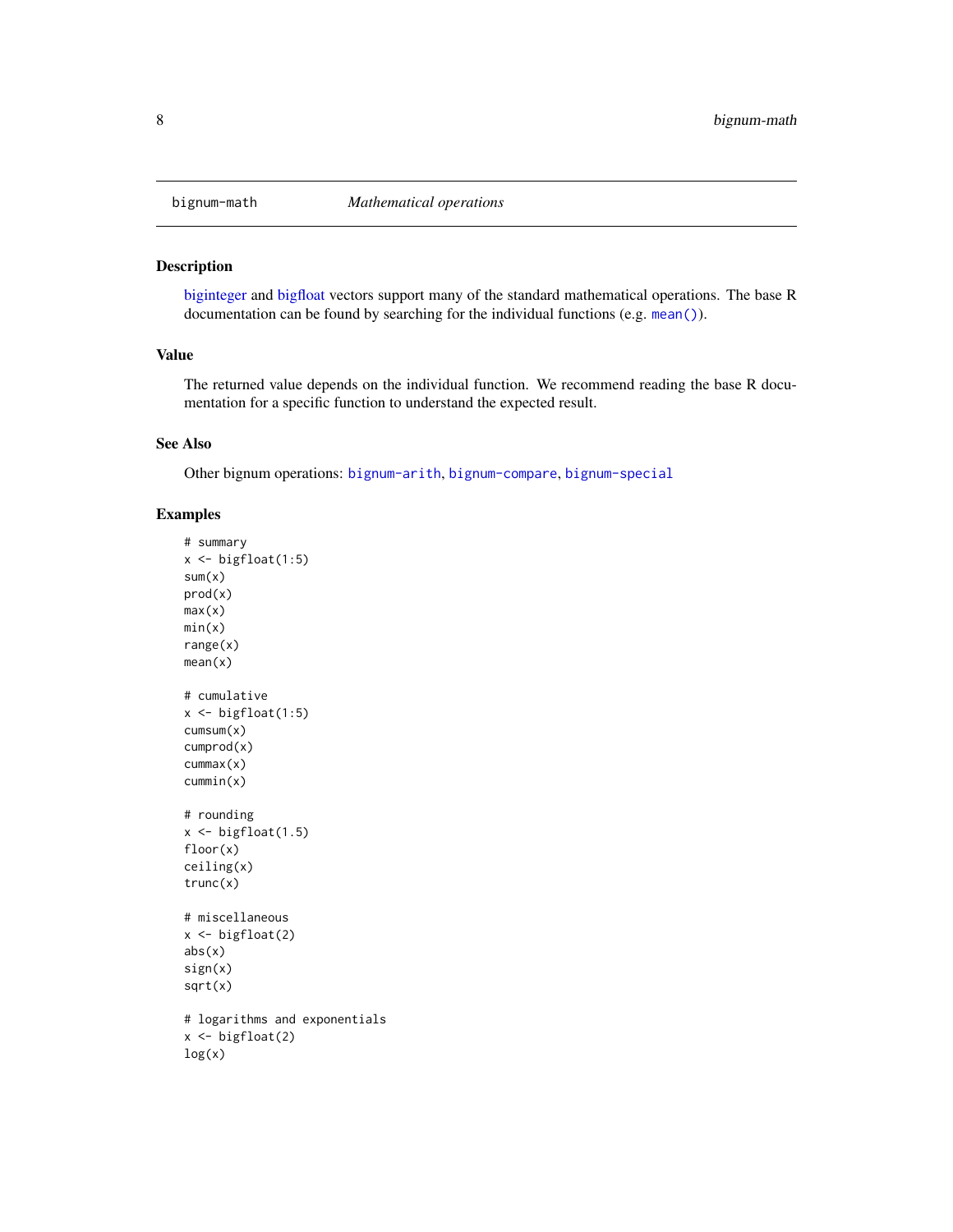```
log10(x)
log2(x)log1p(x)
exp(x)
expm1(x)
# trigonometric
x <- bigfloat(0.25)
cos(x)
sin(x)
tan(x)
acos(x)
asin(x)
atan(x)
cospi(x)
sinpi(x)
tanpi(x)
# hyperbolic
x <- bigfloat(0.25)
cosh(x)
sinh(x)
tanh(x)
acosh(bigfloat(2))
asinh(x)
atanh(x)
# special functions
x \leftarrow \text{bigfloat}(2.5)gamma(x)
lgamma(x)
digamma(x)
trigamma(x)
factorial(x)
lfactorial(x)
```
<span id="page-8-1"></span>bignum-special *Check for special values*

#### Description

[biginteger](#page-2-1) and [bigfloat](#page-1-1) support missing values (via NA\_biginteger\_ and NA\_bigfloat\_ respectively).

[bigfloat](#page-1-1) additionally supports positive and negative infinity and 'Not a Number' values. Usually these are the result of a calculation, but they can also be created manually by casting from [numeric](#page-0-0) to [bigfloat.](#page-1-1)

These functions check for the presence of these special values. The base R documentation can be found at [is.na\(\)](#page-0-0) and [is.finite\(\)](#page-0-0).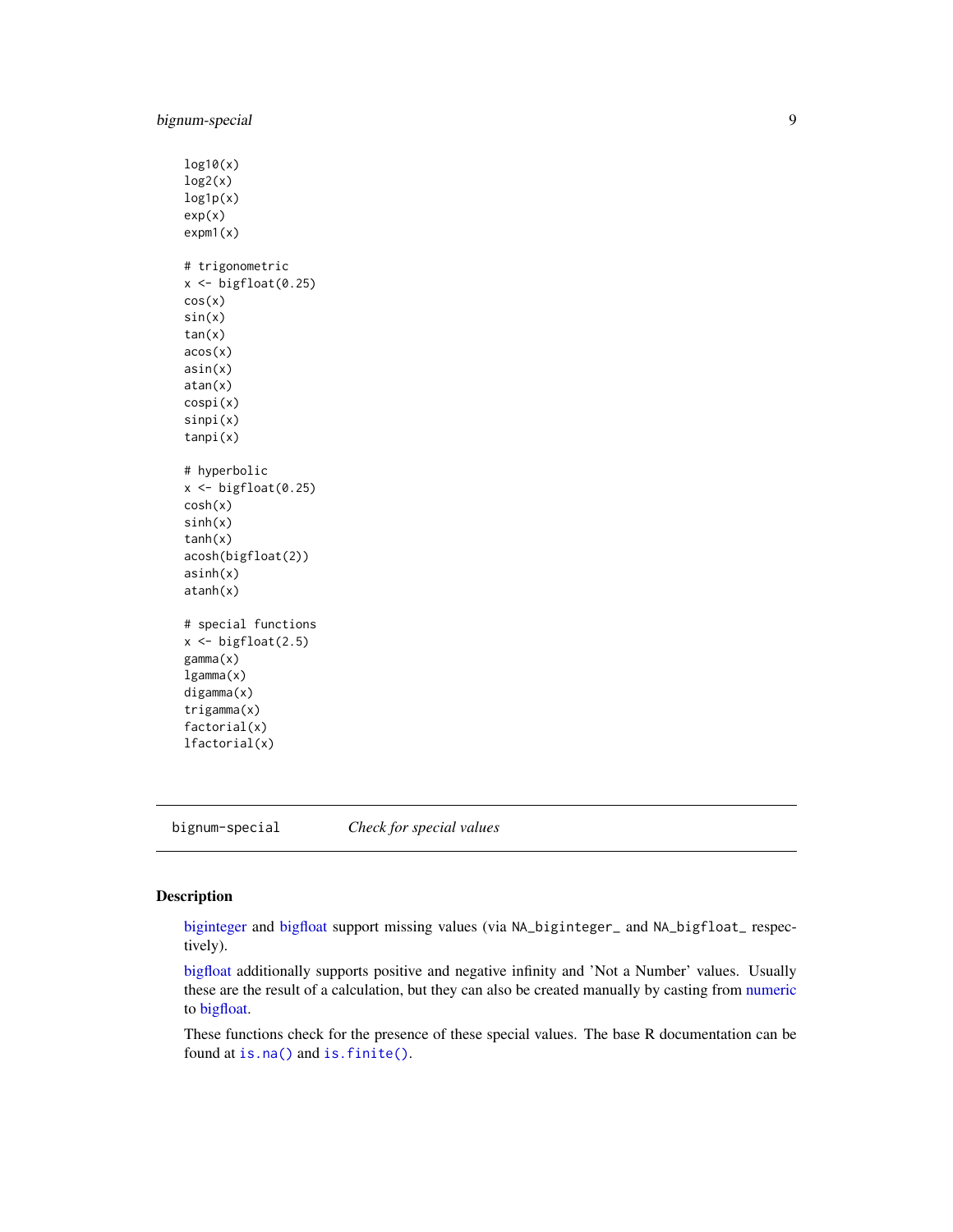#### <span id="page-9-0"></span>Value

A logical vector.

#### See Also

Other bignum operations: [bignum-arith](#page-3-1), [bignum-compare](#page-4-2), [bignum-math](#page-7-1)

#### Examples

```
x <- bigfloat(c(0, NA, Inf, -Inf, NaN))
is.na(x)
is.finite(x)
is.infinite(x)
is.nan(x)
```
seq.bignum\_vctr *Sequences of bignum vectors*

#### Description

Generate a regular sequence of [biginteger](#page-2-1) or [bigfloat](#page-1-1) values.

When calling seq(), exactly two of the following must be specified:

- to
- by
- Either length.out or along.with

#### Usage

```
## S3 method for class 'bignum_vctr'
seq(from, to = NULL, by = NULL, length.out = NULL, along with = NULL, ...)
```
#### Arguments

| from       | Start value of the sequence. Always included in the result.<br>A biginteger or bigfloat scalar.                    |
|------------|--------------------------------------------------------------------------------------------------------------------|
| to         | Stop value of the sequence. Only included in the result if by divides the interval<br>between from and to exactly. |
|            | to is cast to the type of from.                                                                                    |
| by         | Amount to increment the sequence by.                                                                               |
|            | by is cast to the type of from.                                                                                    |
| length.out | Length of the resulting sequence.                                                                                  |
| along.with | Vector who's length determines the length of the resulting sequence.                                               |
| .          | These dots are for future extensions and must be empty.                                                            |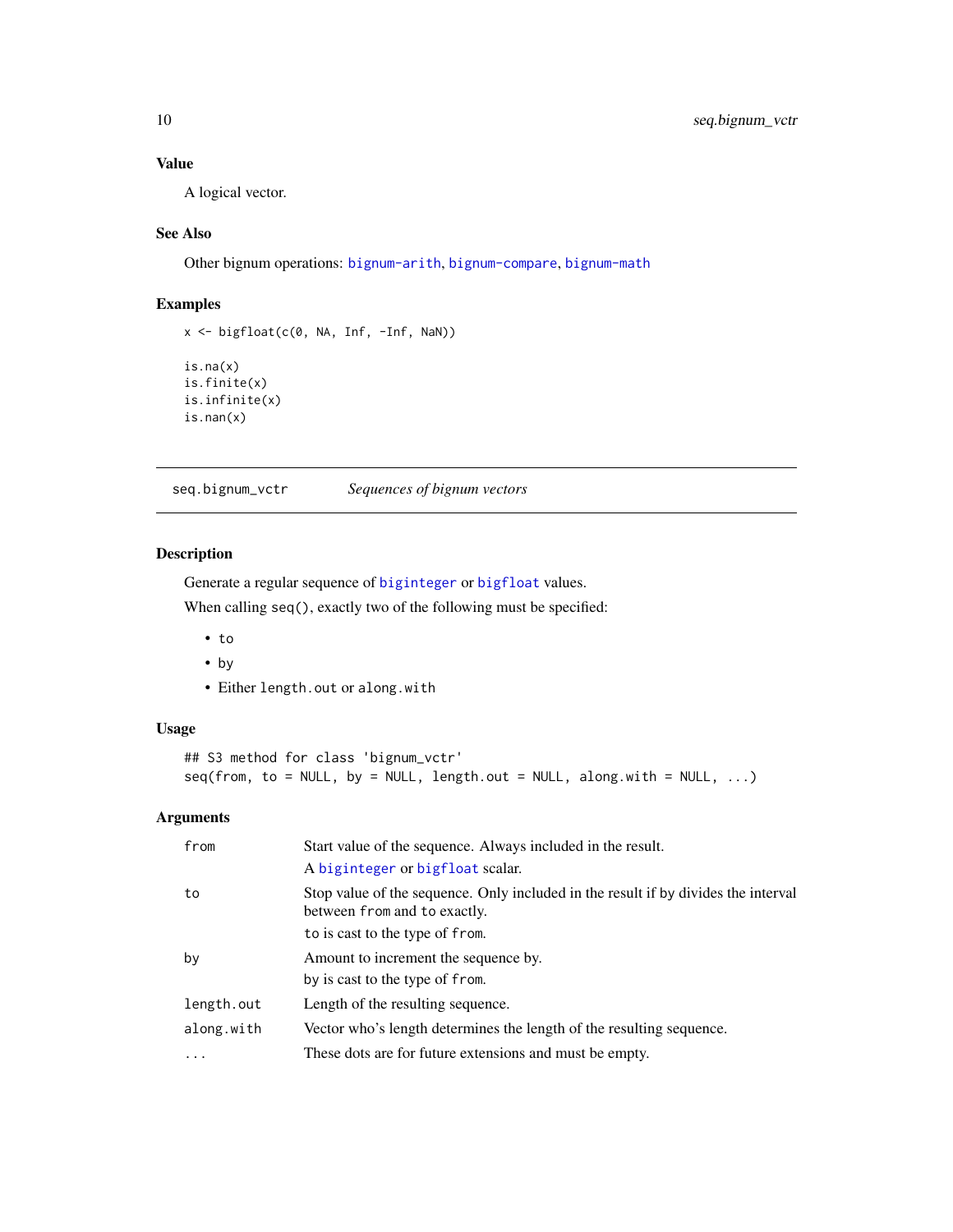#### seq.bignum\_vctr 11

#### Value

A sequence with the type of from.

```
seq(biginteger(0), 10, by = 2)seq(biginteger(0), 10, length.out = 3)
seq(biginteger(0), by = 3, length.out = 3)seq(bigfloat(0), by = -0.05, length.out = 6)
```